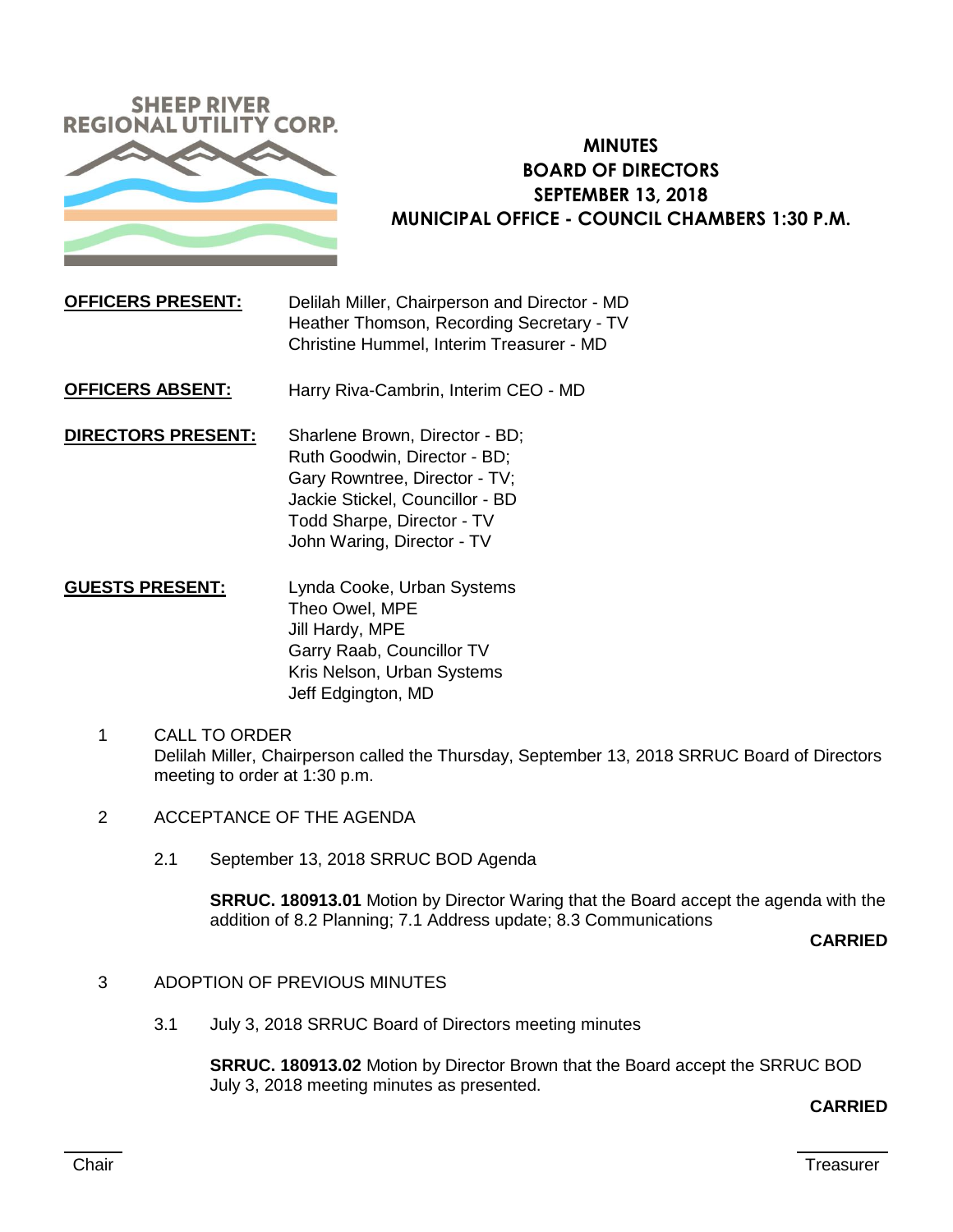#### 4 DELEGATIONS

#### 4.1 Water Works Advisory Committee, Chair Maureen Nelson

Chair Miller requested introductions around the table be made for the benefit of Mrs. Maureen Nelson, Chair of the Water Works Advisory Committee

M. Nelson introduced herself and brought the Board up to date regarding the mandate of the WWAC per the Environmental Appeal Board (EAB) Ministerial order.

Ministerial order mandates two meetings per year advising a meeting has not been held in 2018. It is the expectation that AEP be invited to these meetings. Mrs. Nelson then advised the facilitator Mr. McAvey whom was provided by the EAB to assist in the first initial meetings had advised he felt he was not required any longer, however if the Board felt a written report is necessary he can provide that. Mrs. Nelson further advised the Terms of Reference will need to be adopted by SRRUC BOD, and she is planning a meeting with the members to finalize those amendments required since SRRUC took over management of WWAC. Hoping to bring this back to the Board in October for their approval. Mrs. Nelson further requested the Board's consideration to host an open house style meeting lead by WWAC which would include MPE to provide updates, if this meeting is held by year end SRRUC/WWAC will have met the requirements of two meetings per year.

Chair Miller requested the next communications be sent to Mrs. Nelson to forward along to the WWAC membership. Chair Miller thanked Mrs. Nelson for attending and will look for the Terms of Reference on the next SRRUC BOD agenda for presentation to the Board.

## 5 OLD BUSINESS

5.1 SRRUC Annual General Meeting (AGM)

**SRRUC. 180913.03** Motion by Director Goodwin that the Board schedule the AGM to be held on November 29, 2018 at 7:00 p.m. with the location to be determined.

**CARRIED**

#### 5.2 Direct Intake Project Update

Jill Hardy, MPE provided update: Project moving forward as expected; pump is ready to be commissioned, piping is in place however the project is delayed because of Alberta Environment and Parks (AEP) change of scope requiring a double liner for the stilling pond. This is on order and expected delivery is expected mid-October. With all the delays of the liner; additional costs have been incurred, Theo Owel, MPE further advised the DRP funded Direct Intake additional costs will need to discuss with the DRP manager; justification must be provided to DRP for the overages; interim financing arrangements may have to be discussed.

**Action:** Harry Riva-Cambrin to address overage with DRP; and the advancement of funding.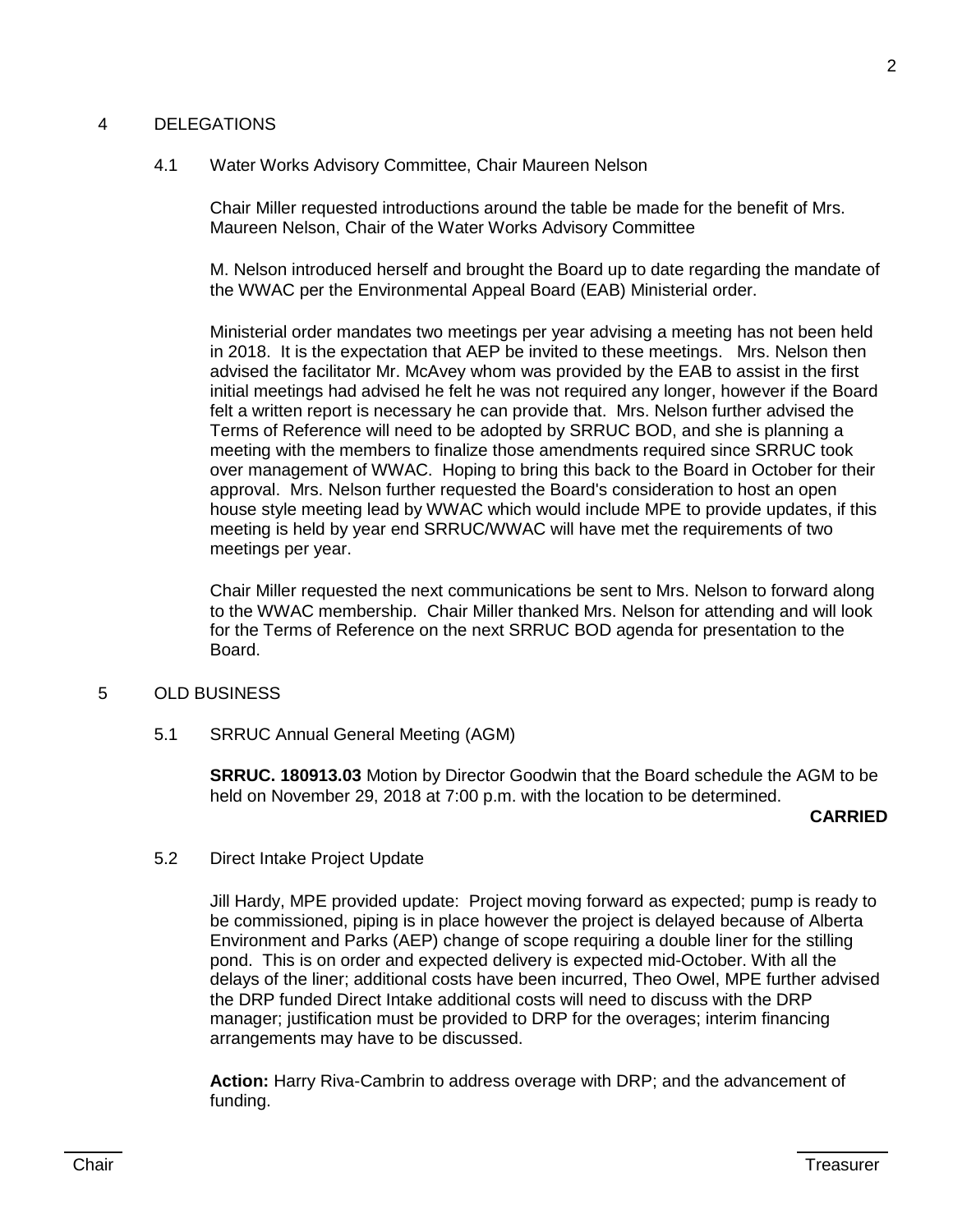- 5.3 MD Operations & Management Transition & Agreement Update L. Cooke advised the agreement is with Brownlee, awaiting final revisions. T. Sharpe advised on behalf of CEO Riva-Cambrin MD operators have been on site training, water operations are ongoing with no issues to report. Mr. Sharpe further questioned how the MD plan on managing priorities in emergencies; suggested a plan be in place in the agreement for emergency response. **Action:**  Postpone to next meeting for further discussion.
- 5.4 Alberta Environment & Parks (AEP) Update Letter received from AEP on August 17, 2016 advising of the Approval Expiry Date Extension to September 1, 2019.
- 5.5 Millarville Update Mr. Edgington reported the hamlet of Millarville will be water ready within a month; he further advised Harry Riva-Cambrin is in discussion with Okotoks regarding the acquisition of a small capacity water license upstream of TV.
- 5.6 Water Works Advisory Committee (WWAC) Meeting

**SRRUC. 180913.04** Motion by Director Brown that the Board direct administration to contact the WWAC Chair to organize a WWAC meeting by the end of September 2018.

## **CARRIED**

**SRRUC. 180913.05** Motion by Goodwin that the Board directs administration to coordinate with WWAC to hold an open house style meeting prior to the AGM being held in November.

### **CARRIED**

## 6 ADMINISTRATIVE/FINANCIAL UPDATE

6.1 Accounts Payable for Approval

**SRRUC. 180913.06** Motion by Director Waring that the Board approve account payable in the amount of \$91,727.25

### **CARRIED**

### 6.2 Financial Update

**SRRUC. 180913.07** Motion by Director Waring that the Board accept the financial update as presented.

**CARRIED**

7 NEW BUSINESS No items